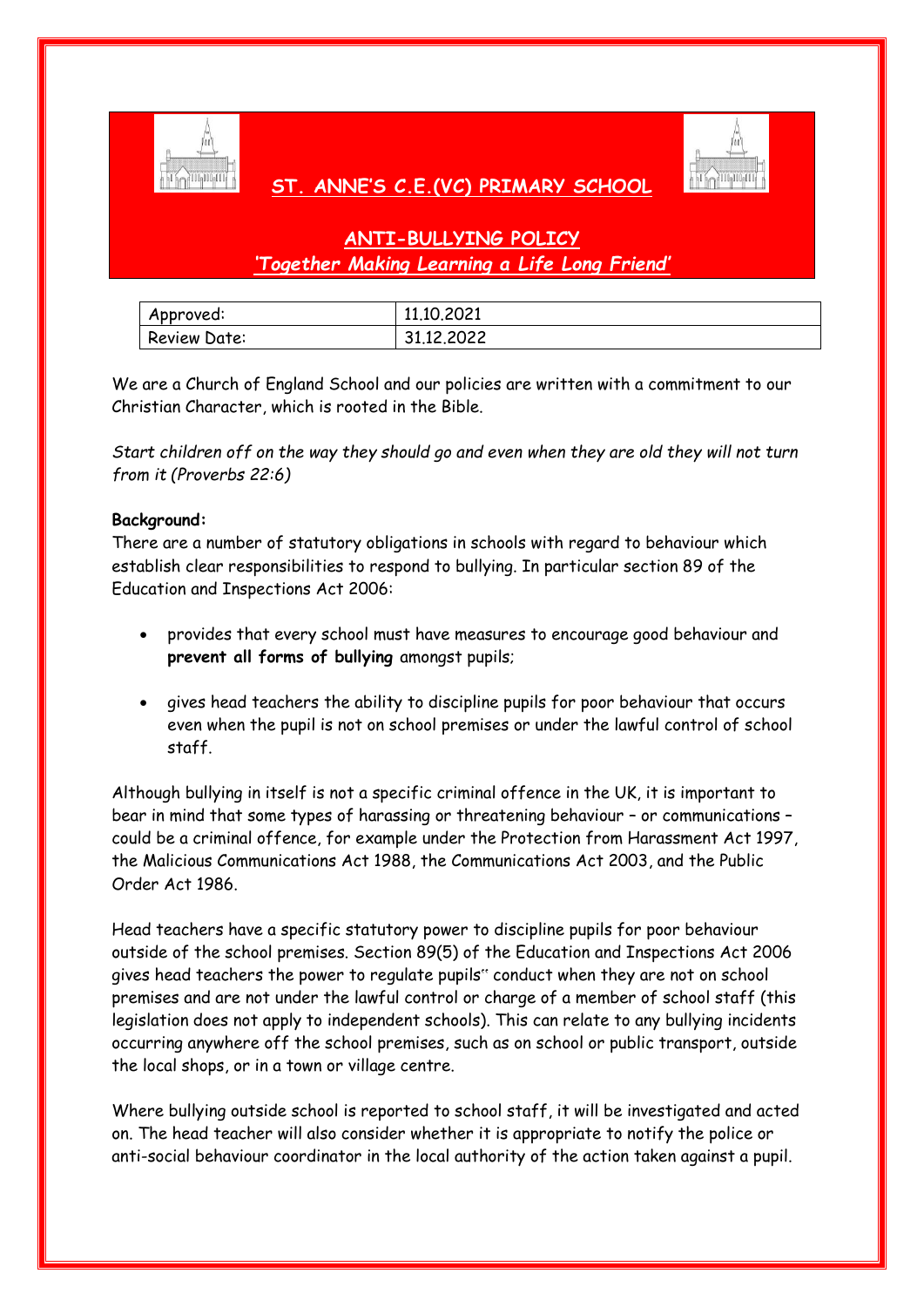If the misbehaviour could be criminal or poses a serious threat to a member of the public, the police will always be informed.

The wider search powers included in the Education Act 2011 give teacher's stronger powers to tackle cyber-bullying by providing a specific power to search for and, if necessary, delete inappropriate images (or files) on electronic devices, including mobile phones.

#### **Aims**

Our school has policies in place to deal with bullying and poor behaviour which are clear to parents, pupils and staff so that, when incidents do occur, they are dealt with quickly.

### Our policy aims:

- To reduce and eradicate wherever possible instances in which pupils are subjected to bullying in any form.
- To establish appropriate means of providing after-care should an incident of bullying occur.
- To ensure that all pupils and staff are aware of this policy and fulfil their obligations to it.
- To safeguard the welfare of all staff and pupils at St. Anne's

### **The values and beliefs underlying this policy are:**

- All bullying is unacceptable, regardless of how it is delivered or what excuses are given to justify it.
- The school recognises the detrimental effect on pupils who may be subjected to bullying and will work actively to minimise the risks.
- Both those who are bullied and those who bully will be treated in a supportive manner, rather than being regarded as a burden on staff and peer groups.
- The harmful effect on pupil performance, which may be occasioned by bullying, is recognised and the school is committed to combating all bullying behaviour.

### **Definition:**

*(Anti-bullying Alliance)* 

*"The repetitive, intentional hurting of one person by another, where the relationship involves an imbalance of power. Bullying can be physical or psychological. It can happen face to face or through cyberspace."* 

There is no legal definition of bullying.

Bullying behaviour can be:

- Physical pushing, poking, kicking, hitting, biting, pinching etc.
- Verbal name calling, sarcasm, spreading rumours, threats, teasing, belittling.
- Emotional isolating others, tormenting, hiding books, threatening gestures, ridicule, humiliation, intimidating, excluding, manipulation and coercion.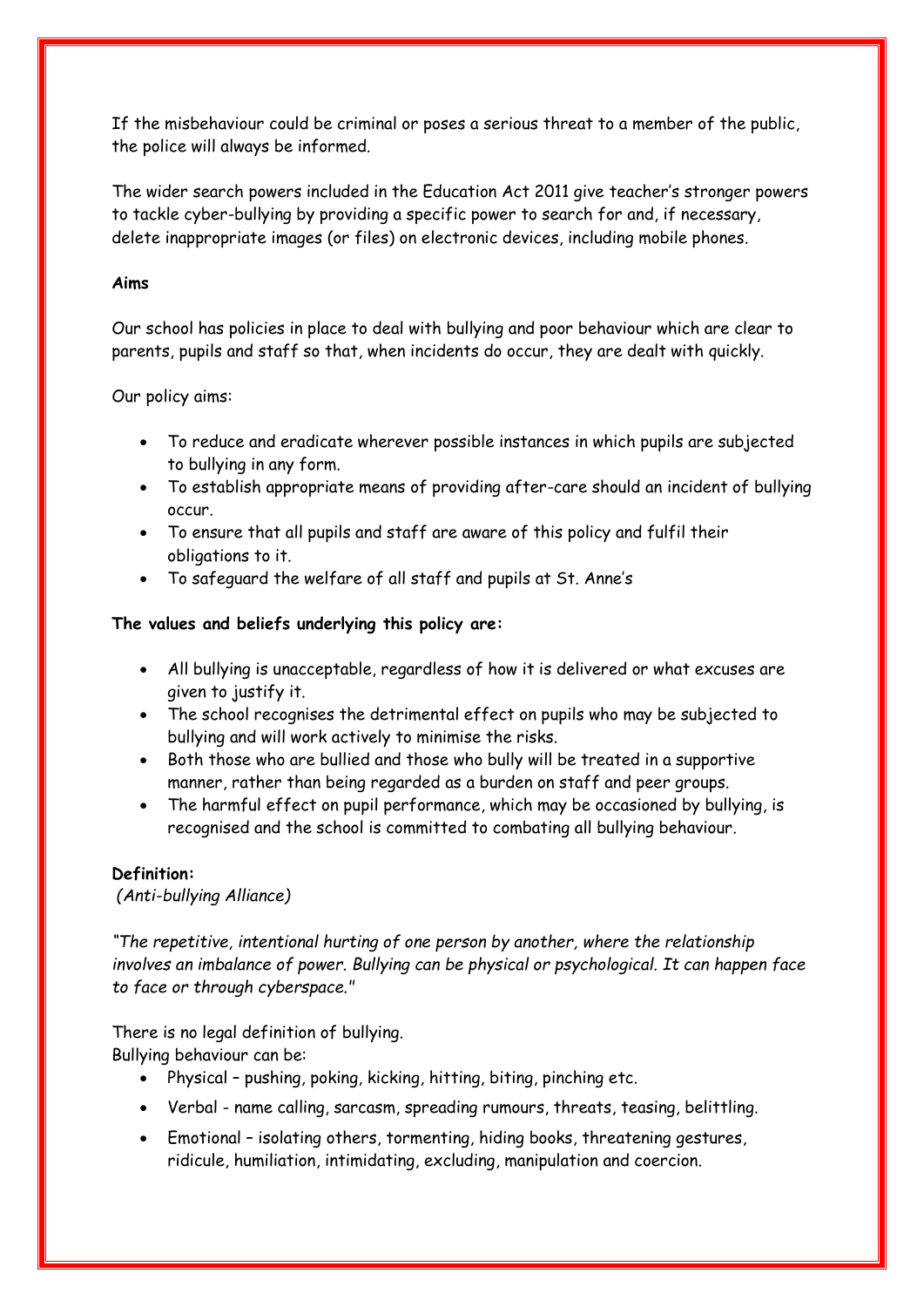- Sexual unwanted physical contact, inappropriate touching, abusive comments, homophobic abuse, exposure to inappropriate films etc.
- Online /cyber posting on social media, sharing photos, sending nasty text messages, social exclusion
- Indirect Can include the exploitation of individuals

Unlike other forms of bullying, cyber bullying can follow children and young people into their private spaces and outside school hours. Research by the Anti-Bulling Alliance from Goldsmiths College, University of London, identifies seven categories of cyber bullying:

- 1) Text message bullying involves sending unwelcome texts that are threatening or cause discomfort.
- 2) Picture/video-clip bullying via mobile phone cameras is used to make the person being bullied feel threatened or embarrassed, with images usually sent to other people. 'Happy slapping' involves filming and shaming physical attacks.
- 3) Phone call bullying via mobile phone uses silent calls or abusive messages. Sometimes the bullied person's phone is stolen and used to harass others, who then think the phone owner is responsible. As with all mobile phone bullying, the perpetrators often disguise their numbers, sometimes using someone else's phone to avoid being identified.
- 4) Email bullying uses email to send bullying or threatening messages, often using a pseudonym for anonymity or using someone else's name to pin the blame on them.
- 5) Chat room bullying involves sending menacing or upsetting responses to children or young people when they are in a web-based chat room.
- 6) Bullying through instant messaging (IM) is an Internet based form of bullying where children and young people are sent unpleasant messages as they conduct real-time conversations on line.
- 7) Bullying via websites includes the use of defamatory blogs (web logs), personal websites and online personal polling sites. There has also been a significant increase in social networking sites for young people, which can provide new opportunities for cyberbullying.

Some forms of bullying are attacks not only on the individual, but also on the group to which he or she may belong. Within school we will pay particular attention to:

- Racial harassment and racist bullying
- Sexual bullying
- The use of homophobic language
- Bullying of pupils who have special educational needs or disabilities.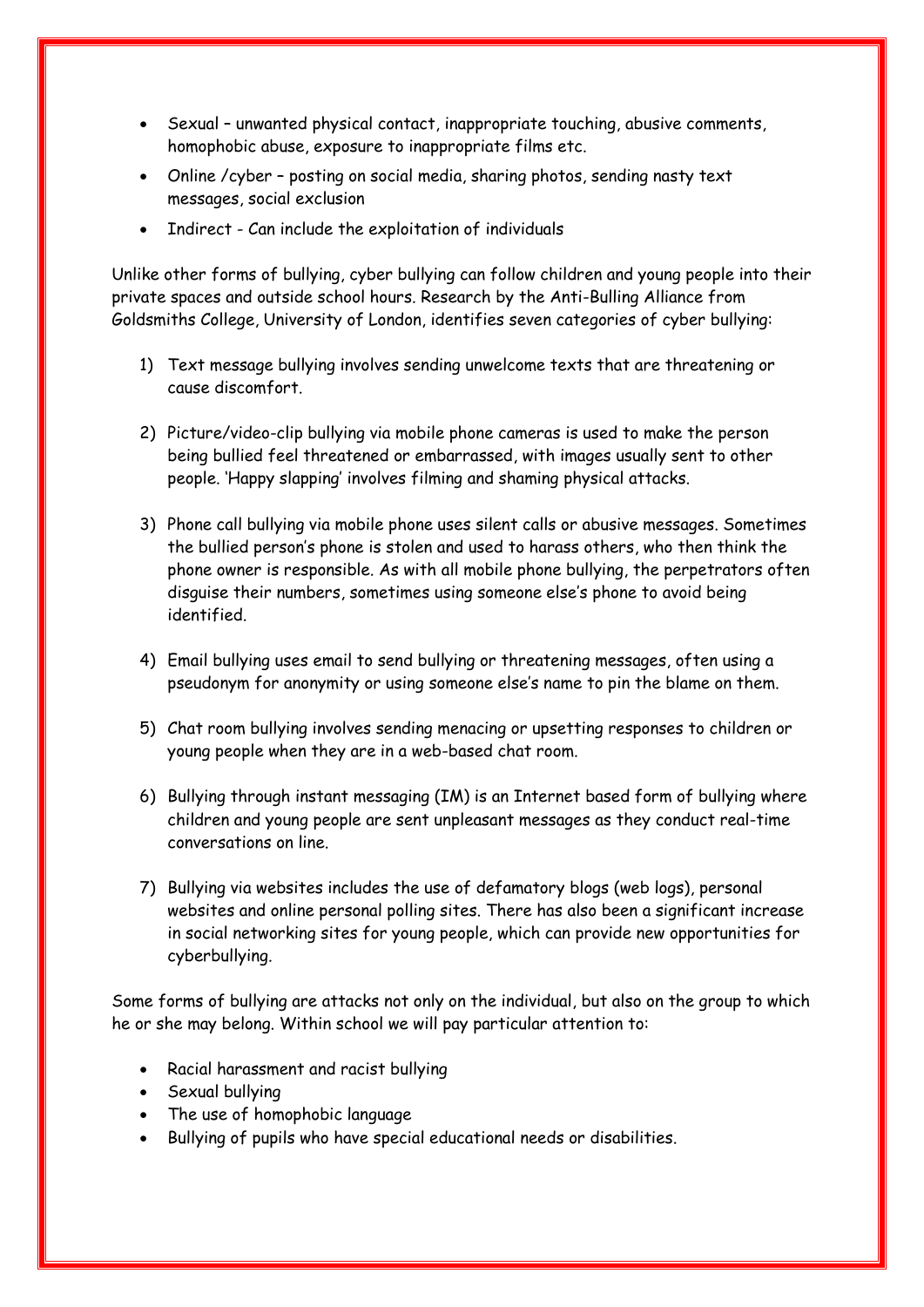- The definition of disability under the Equality Act: 'a person has a disability if they have a physical or mental impairment which has a long term and substantial adverse effect on their ability to carry out normal day-to-day activities.'
- Under the Equality Act 2010 it is against the law to discriminate against anyone because of:
- Age
- Being or becoming a transsexual person
- Being married or in a civil partnership
- Being pregnant or having a child
- Disability
- Race including colour, nationality, ethnic or national origin
- Religion, belief or lack of religion/belief
- Sex
- Sexual orientation
- Hate Crime A hate crime is any occurrence that is perceived by the victim, or any other person to be one of the following:
- Racist
- Homophobic
- Transphobic (discrimination against transsexual or transgender people)
- Or because of a person's:
- Religion
- Beliefs
- Gender identity
- Disability

### **Persons covered by this policy:**

The whole school community, including pupils, whether permanently or temporarily on the school roll, will be covered by this policy. The school and the Local Authority treat bullying among their employees as a potential disciplinary matter.

### **Action to combat bullying:**

School tackles bullying by creating an ethos of good behaviour where pupils treat one another and the school staff with respect because they know that this is the right way to behave. Our school values of; respect, honesty, faith, community, perseverance, and kindness all serve to support our work on anti-bullying.

Activities which the school has established in an effort to combat bullying behaviour include:

- Ensuring all pupils understand the school's approach and are clear about the part they can play to prevent bullying, including when they find themselves as bystanders;
- Ensure that everyone in the whole school community upholds the school values (respect, honesty, faith, community, perseverance, and kindness) and the Christian ethos of the school;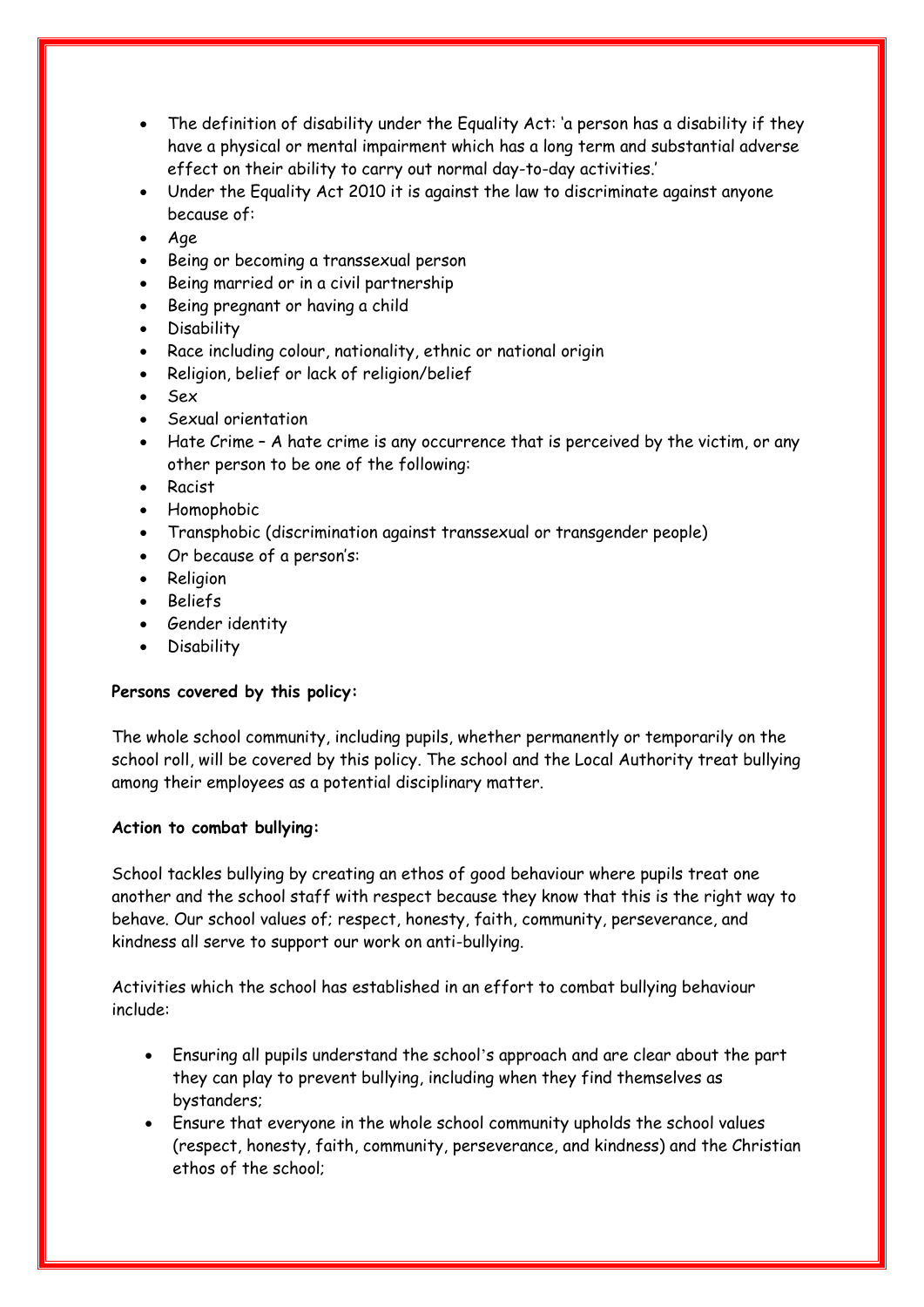- Openly discussing differences between people that could motivate bullying, such as religion, ethnicity, disability, gender or sexuality. Also children with different family situations, such as looked after children or those with caring responsibilities. We also teach children that using any prejudice based language is unacceptable;
- Providing a secure and confidential forum during circle-time to deal with issues surrounding bullying; including reminders given regularly for children to TELL
- Preventative work provided in all areas of the curriculum and particularly in PSHE lessons. Work involving talking to pupils about issues of difference, through dedicated events or projects;
- Raising awareness through assemblies;
- Schools commitment to taking part in 'Anti Bullying Week' every Autumn term;
- School production of anti-bullying information i.e. pamphlets
- School Councillors supporting pupils who may be victims of bullying;
- Play leaders supporting pupils during lunchtimes;
- Using specific organisations or resources for help with particular problems eg **NSPCC**
- Recognising the significant impact that cyberbullying can have on an individual and as such the school we seek both to educate and to eliminate those actions that contribute to cyberbullying which include inappropriate texts, e-mail and phone messages;
- All children undertaking an e-safety training programme;
- All children, parents, staff, governors and visitors signing an Acceptable Use Agreement;
- Where bullying is proven to be consistently occurring, teachers having a responsibility to intervene by negotiating meetings with the parties concerned and communicating with colleagues who may be affected, the headteacher and parents;
- Consulting with pupils on a regular basis through the School Council, circle time, pupil surveys and pupil consultations, to establish their views and ideas for further development;
- Staff having class behaviour logs each year to note patterns in behaviour. These are retained in school over a period of 5 years, so as to provide evidence at a later date;
- School having Record of Discussion and Notice of Concern pro-formas so that serious behaviour concerns and meetings can be recorded formally;
- Consulting with parents and having an open door policy when parents have concerns or issues;
- Encourage parents to complete questionnaires and evaluations sent home by school;
- Including Health and Safety, Inclusion and Equality items on all meeting agendas;
- Parents' forum which meets at least twice per year.
- Using a range of rewards outlined in the school behaviour policy, including the methods of acknowledging good behaviour; Celebrating success is an important way of creating a positive school ethos around the issue.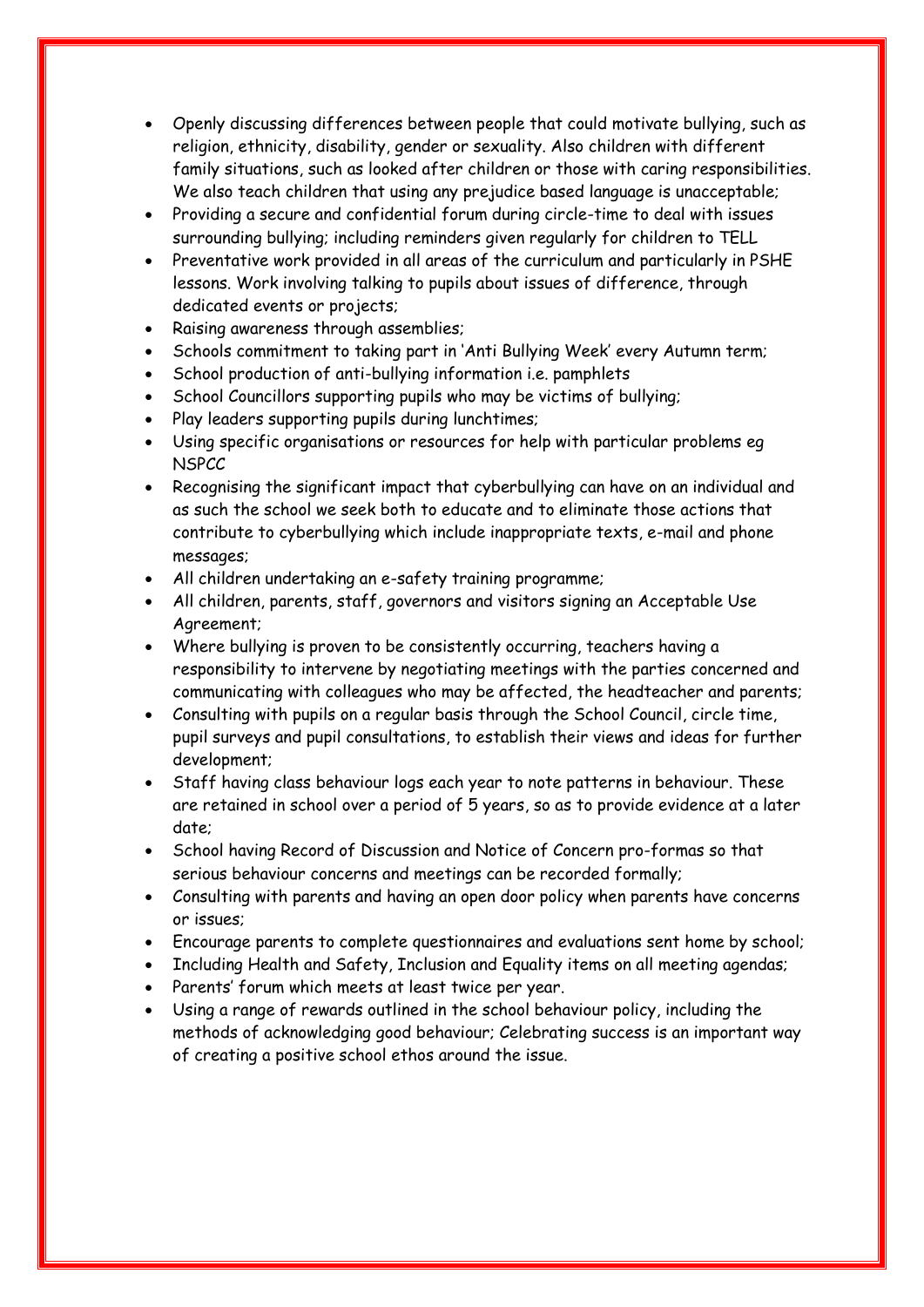# **Individual Responsibilities:**

It is important that pupils recognise the difficulties staff may encounter in ensuring that the purpose and intent of the Anti-Bulling Policy can be effectively enforced. In this regard pupils are expected to:

- Report all instances of bullying;
- Act in a respectful and supportive manner to their fellow pupils, reporting any suspected incidents, which the victim may be afraid to report;
- Adhere to and promote the aims and objectives of this statement;
- Refrain at all times from any behaviour which would constitute bullying of fellow pupils.

# **Parents too can play a vital role:**

- Stressing to pupils the importance of sociable behaviour;
- Reporting any misgivings, they have concerning bullying;
- Actively endorsing and supporting Anti-Bullying Policy;
- Being aware and supervising their children using computers, e-mails and mobile phones;
- Signing the Home School Agreement;

 $\bullet$ 

The school considers it inappropriate to respond or retaliate with physical violence against an incident of bullying.

# **Management of Reported Bullying incidents**

Any reported incidents of bullying will be taken seriously. Sanctions will be applied as laid out in the school's behaviour policy.

Incidents of a more serious nature (e.g. violence towards staff or other children, continual name calling, intimidation or bullying, swearing, stealing and damaging property) will always be referred to the headteacher or deputy Headteacher and discretion will be used in selecting the most appropriate procedures:

- Parents will be informed either by telephone or letter, and will be invited to discuss the issues with the headteacher and class teacher, and hopefully resolve the situation.
- A home/school diary may be put in place to monitor the situation.
- The headteacher will formally inform parents of the consequences should the situation not improve.
- The school may initiate the Special Needs Code of Practice which may involve the work of outside agencies including Behaviour Support and the Educational Welfare Officer.
- The Chair of Governors may be informed.
- The headteacher has the legal right and option to use temporary fixed term exclusion.
- Should all of these avenues fail, the pupil may be permanently excluded, following Staffordshire County Council guidelines.